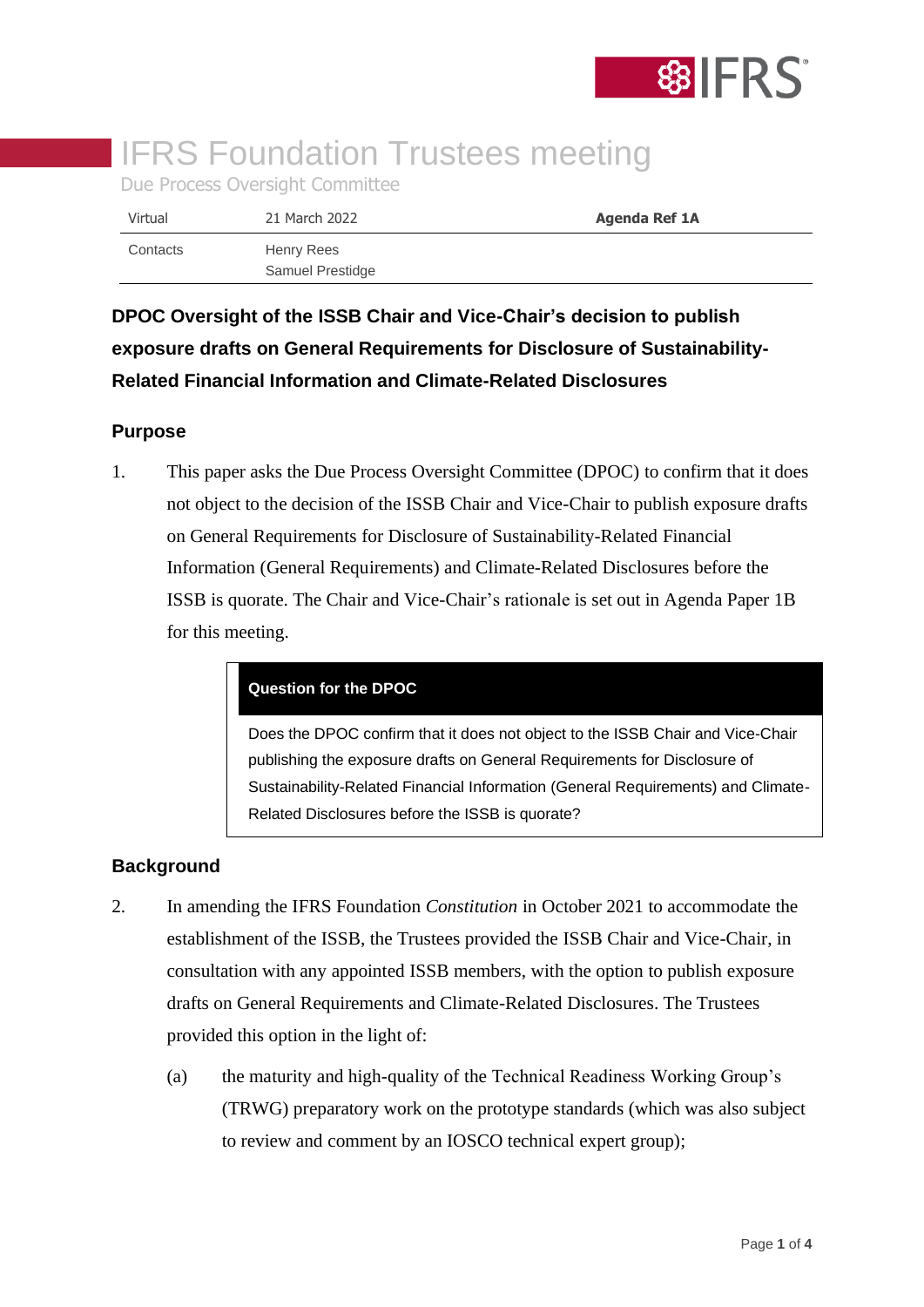- (b) calls from stakeholders for the ISSB to develop standards urgently, particularly on climate;
- (c) the intention for the ISSB's Standards to build on established frameworks; and
- (d) the possible length of time between the appointment of the Chair and Vice-Chair and there being a quorate ISSB.
- 3. The Trustees intended this to be a targeted and temporary provision to allow the Chair and Vice-Chair to launch a full and comprehensive public consultation on the two exposure drafts at an earlier point than when there would be a quorate ISSB (which requires at least eight members). The Trustees emphasised that the consultation itself and all subsequent procedures, including considering the feedback and whether reexposure of the proposals would be required, would be undertaken by the ISSB *as a board* applying the same due process as the IASB.
- 4. The Chair and Vice-Chair's option to publish the exposure drafts is subject to DPOC oversight as stipulated in paragraph 57 of the *Constitution*.
- 5. At its 1 March 2022 meeting, the DPOC was provided with the context of the process undertaken in the development of the TRWG's recommendations and the existing standards and frameworks on which the ISSB is building its initial work. The DPOC was also provided information about the work that has followed the 3 November 2021 publication of the TRWG's prototype standards on General Requirements and Climate-Related Disclosures to develop these prototypes into ISSB exposure drafts. This context was provided to assist the DPOC in its oversight of the process to develop the exposure drafts and to oversee the potential decision of the Chair and Vice-Chair to publish them.

#### **Due process considerations**

6. The ISSB Chair and Vice-Chair have decided to utilise the option to publish the exposure drafts on General Requirements and Climate-Related Disclosures. Agenda Paper 1B explains the ISSB Chair and Vice-Chair's rationale for making this decision to aid the DPOC in its oversight of this decision. It also explains the additional work undertaken to develop the TRWG's prototype standards into ISSB exposure drafts. This paper provides the DPOC with context to aid its oversight.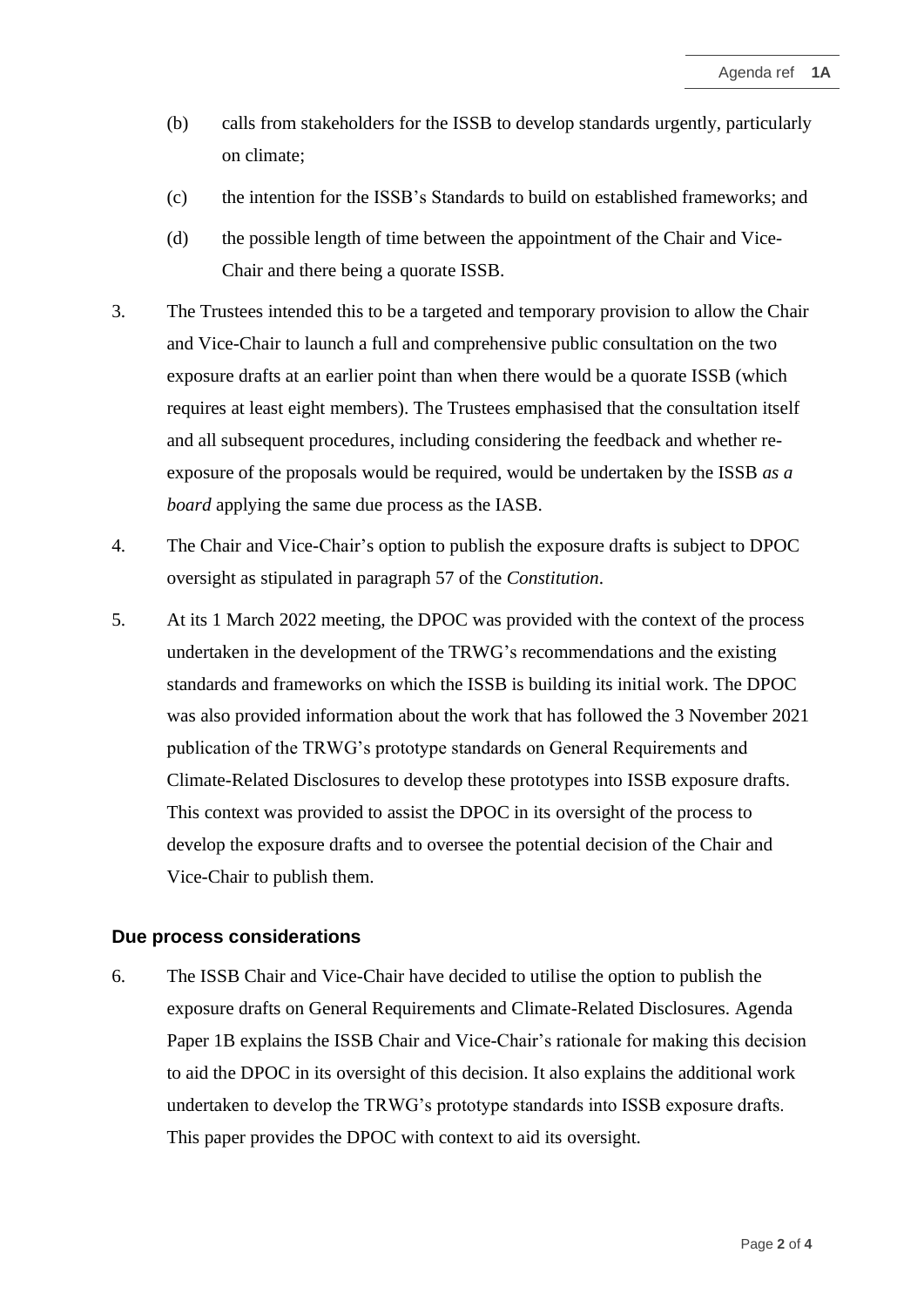- 7. There are no specific criteria attached to the DPOC's oversight of the Chair and Vice-Chair's decision to publish the exposure drafts. However, the IFRS Foundation staff think that the DPOC should consider if the Chair and Vice-Chair's rationale for publishing the exposure drafts on General Requirements and Climate-Related Disclosures before the ISSB is quorate is aligned with the spirit in which the Trustees provided the Chair and Vice-Chair with the temporary and targeted provision. In particular we emphasise:
	- (a) As envisaged in October 2021, the two exposure drafts are substantially aligned with the TRWG's prototype standards, with any areas that have been adapted being clearly identified, and:
		- (i) include the components that are found in an IASB exposure draft as required by the *Due Process Handbook,*
		- (ii) have followed the drafting quality and assurance processes that are required for an IASB exposure draft (including, for example, application of the same editorial processes used when preparing due process documents for the IASB).
	- (b) The Chair and the Vice-Chair have considered the two key points that the Trustees noted would require consideration in deciding whether to exercise the option, namely whether the exposure drafts:
		- (i) provide a sufficient basis for a comprehensive public consultation; and
		- (ii) reflect proposals for IFRS Sustainability Disclosure Standards that a quorate ISSB could support.
	- (c) Utilising the option has a significant effect on the timeliness of undertaking a full and comprehensive consultation on the exposure drafts—a key step in developing IFRS Sustainability Disclosure Standards.
- 8. Agenda Paper 1B also outlines the Chair and Vice-Chair's decision to have a 120-day consultation period for the two exposure drafts. This period is in accordance with paragraph 6.7 of the *Due Process Handbook*.
- 9. As required by the *Constitution*, following the use of the Chair and Vice-Chair's temporary provision, due process procedures as outlined in the *Due Process Handbook* will apply to the ongoing development of the ISSB's proposed standards on General Requirements and Climate-Related Disclosures by a quorate ISSB, subject